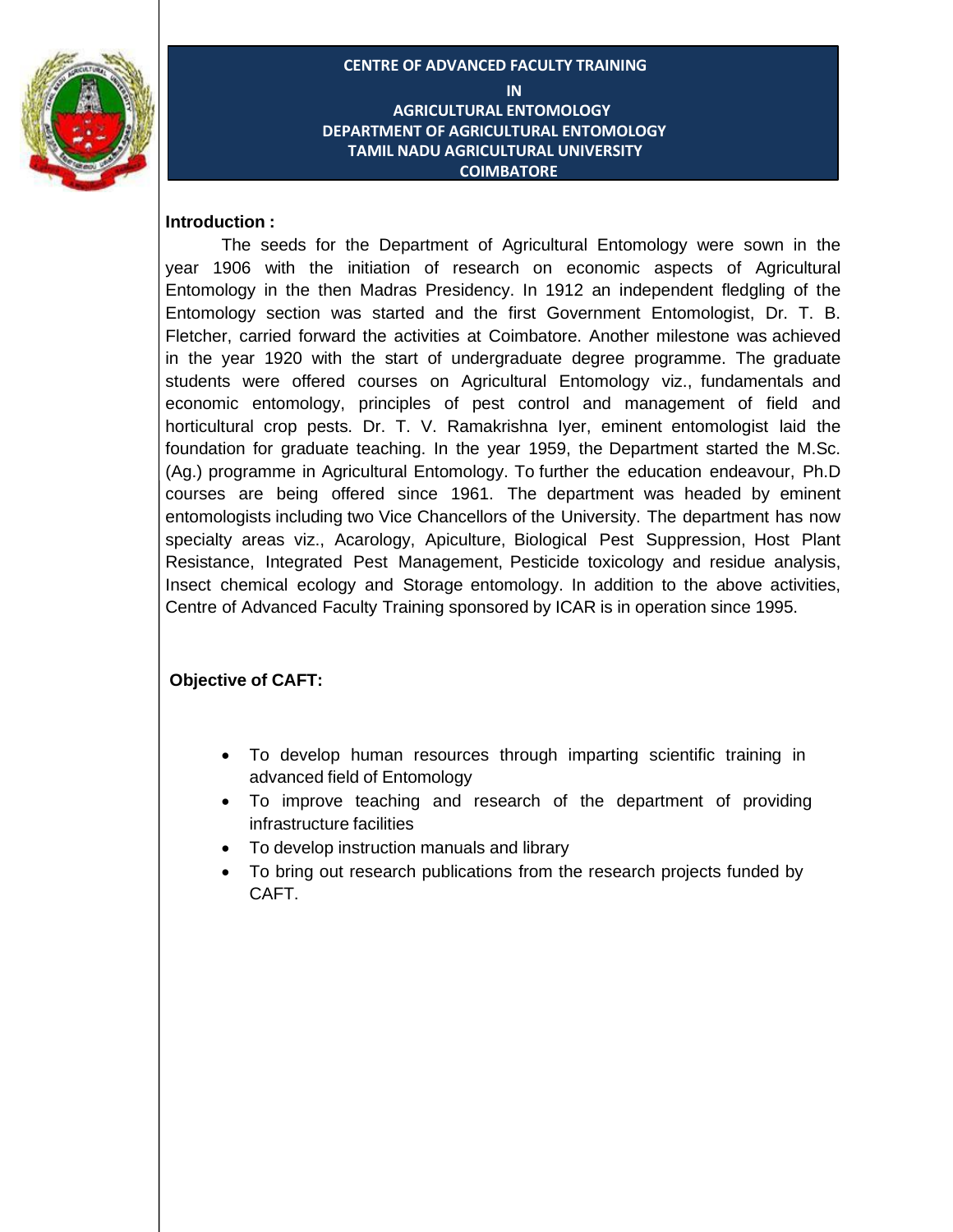| S.               | i avully (as VII zv.v I. zvzv<br><b>Name</b> | <b>Designation</b>                   | Area of specialization                                        |
|------------------|----------------------------------------------|--------------------------------------|---------------------------------------------------------------|
| No.              |                                              |                                      |                                                               |
| 1.               | Dr.K.Prabhakar                               | Director, CPPS                       | <b>Plant Pathology</b>                                        |
| 2.               | Dr.N.Sathiah                                 | Professor<br>&                       | <b>Biological Control</b>                                     |
|                  |                                              | Head cum Director<br>(CAFT)          |                                                               |
| 3.               | Dr.S.Sridharan                               |                                      | Integrated Pest Management                                    |
| 4.               | Dr.K. Ramaraju                               | Professor                            | Acarology                                                     |
| 5.               | Dr.S.Suresh                                  | Professor                            | Taxonomy & Rice<br>Entomology                                 |
| 6.               | Dr. M.<br>Kalyanasundaram                    | Dean AC&RI,<br>Coimbatore            | <b>Biological Control</b>                                     |
| 7.               | Dr.S.Raguraman                               | Professor                            | <b>Botanical Insecticides</b>                                 |
| $\overline{8}$ . | Dr.N.Ganapathy                               | Professor                            | <b>Pulse Entomology</b>                                       |
| 9.               | Dr.K.N.Ragumoothy                            | Deputy Registrar<br>(admin)Professor | <b>Integrated Pest Management</b>                             |
| 10.              | Dr.S.MohanKumar                              | Director (CPMB&B)                    | Biotechnology & Pest<br>Management                            |
| 11.              | Dr.G.Umapathy                                | Professor                            | Pest Management &<br>Apiculture                               |
| 12.              | Dr.J.S.Kennedy                               | Dean (SPGS)                          | Insect Pathogen                                               |
| 13.              | Dr.S.Jeyarajan Nelson                        | Professor                            | <b>Botanicals in Pest</b>                                     |
|                  |                                              |                                      | Management                                                    |
| 14.              | Dr.C.A.Mahalingam                            | Professor                            | Sericulture                                                   |
| 15.              | Dr.N.Muthukrishnan                           | Professor                            | Insect Ecology                                                |
| 16.              | Dr.M.Muthuswami                              | Professor                            | Entomopathogens                                               |
| 17.              | Dr.S.Manimegalai                             | Professor                            | Sericulture & Insect<br>Pathology                             |
| 18.              | Dr.S.Jayarani                                | Professor                            | Acarology & Insect<br>Morphology                              |
| 19.              | Dr.K.Bhuvaneswari                            | Professor                            | Post Harvest Insect<br>Management & Insecticide<br>Toxicology |
| 20.              | Dr. V. Balasubramani                         | Professor                            | Biotechnology & Pest<br>Management                            |
| 21.              | Dr.M.Murugan                                 | Professor                            | Biotechnology & Insect Plant<br>Interactions                  |
| 22.              | Dr.R.Vishnupriya                             | Professor                            | Acarology                                                     |
| 23.              | Dr.N.Chitra                                  | <b>Associate Professor</b>           | <b>Biosystematics</b>                                         |
| 24.              | Dr.E.Sumathi                                 | <b>Associate Professor</b>           | Integrated Pest Management                                    |
| 25.              | Dr.D.Rajabaskar                              | <b>Assistant Professor</b>           | <b>Virus Vector Interactions</b>                              |
| 26.              | Dr.P.A.Saravannan                            | <b>Assistant Professor</b>           | Apiculture                                                    |
| 27.              | Dr.B.Vinothkumar                             | <b>Assistant Professor</b>           | <b>Insecticide Toxicology</b>                                 |
| 28.              | Dr.A.Suganthi                                | <b>Assistant Professor</b>           | <b>Insecticide Toxicology</b>                                 |
| 29.              | Dr.T.Srinivasan                              | <b>Assistant Professor</b>           | Integrated Pest Management                                    |
| 30.              | Dr.T.Senguttuvan                             | <b>Assistant Professor</b>           | <b>Insecticide Toxicology</b>                                 |

# **Faculty (as on 20.01. 2020)**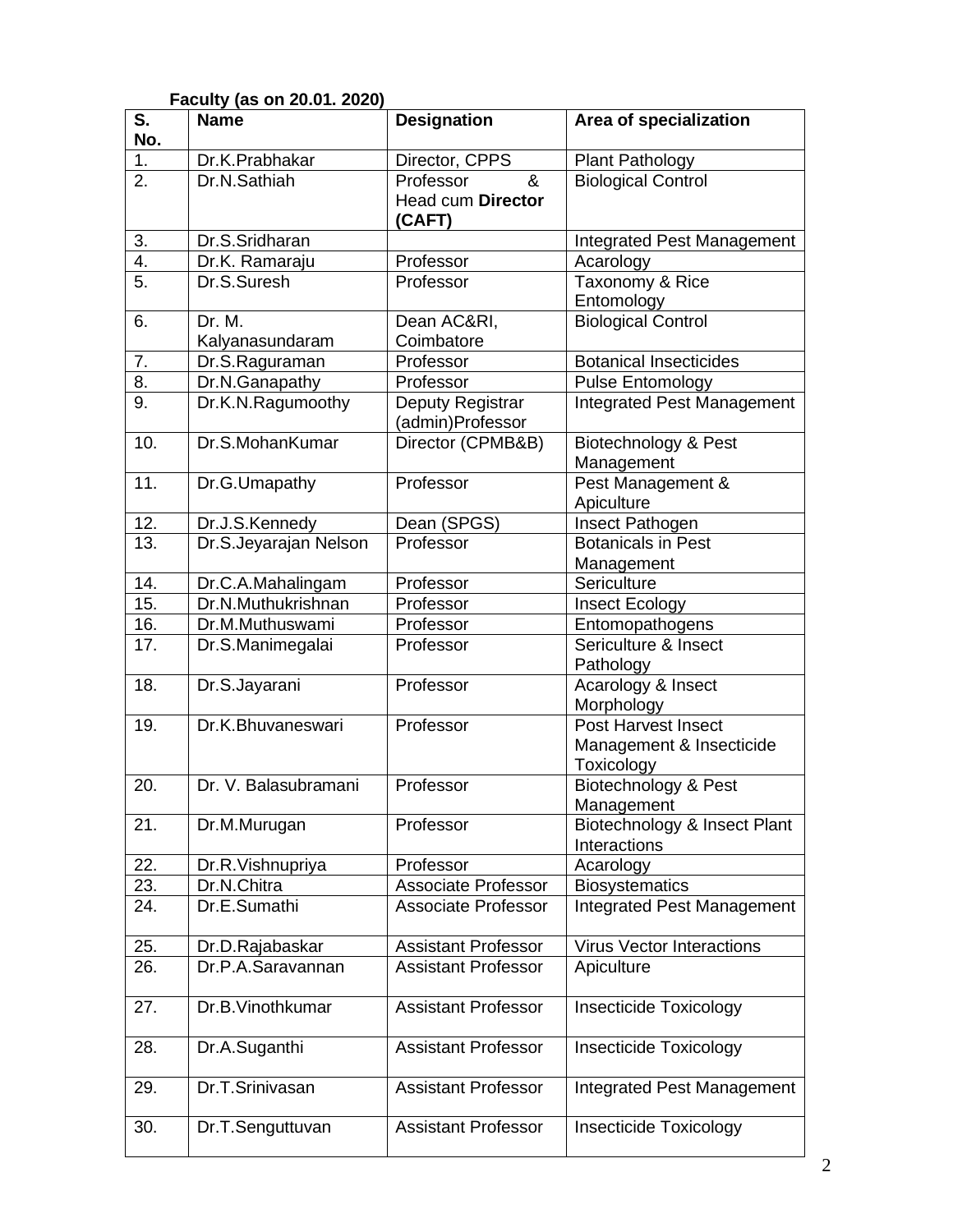| 31. | T.Elaiyabharathi | <b>Assistant Professor</b> | <b>Chemical Ecology</b>       |
|-----|------------------|----------------------------|-------------------------------|
| 32. | Dr.M.Paramasivam | <b>Assistant Professor</b> | <b>Agricultural Chemistry</b> |

### **Human Resource Development***:*

Particulars of Short Courses / Training program for HRD conducted during XI plan period

| S.        | Year    | <b>Title</b>                                                                        | <b>Period</b>                                             | <b>Participants</b><br>$\frac{ar}{x}$ (No.) |                 |              |
|-----------|---------|-------------------------------------------------------------------------------------|-----------------------------------------------------------|---------------------------------------------|-----------------|--------------|
| <b>No</b> |         |                                                                                     |                                                           | <b>Internal</b>                             | <b>External</b> | <b>Total</b> |
| 1.        | 2017-18 | Innovative approaches and<br>methods in Insect Biodiversity<br>Conservation         | Nov 30,<br>2017 to Dec<br>20, 2017<br>$(21 \text{ days})$ | $\overline{2}$                              | 13              | 15           |
| 2.        | 2018-19 | Facets in Biopesticide and<br>botanical formulation<br>Production                   | Nov 28,<br>2018 to Dec<br>18, 2018<br>$(21 \text{ days})$ | $\overline{4}$                              | 12              | 16           |
| 3.        |         | Capitalizing pesticide<br>benefits for safer<br>environment                         | Aug 23,<br>2018 to Sep<br>12, 2018<br>(21days)            | $\overline{2}$                              | 8               | 10           |
| 4.        | 2019-20 | Ecological and molecular<br>approaches for Host Plant<br>Resistance to insect pests | Nov 05,<br>2019 to Nov<br>25, 2019<br>(21 days)           | 3                                           | 15              | 18           |

#### **Infrastructure Development**

- o Equipments like binocular stereo microscopes, portable leaf area meter for post graduate laboratory for both undergraduate and postgraduate students' study purpose.
- o Ultra short throw multimedia projector was added to the CAFT seminar hall for handling classes to trainees and students legibly.Most of the class oriented lectures of CAS Training are being delivered through LCD projector. All the post graduate students present their Credit Seminars and Term Papers using the LCD facilities.
- o Lecture hall is fully furnished with complete set of Public Address System, colour TV and VCD/DVD player to supplement and improving the quality of the teaching and training.
- o Laboratories were equipped with complete scratch proof writing board, programme marker boards, exhibition / display boards and high definition projection screens for effective teaching and training.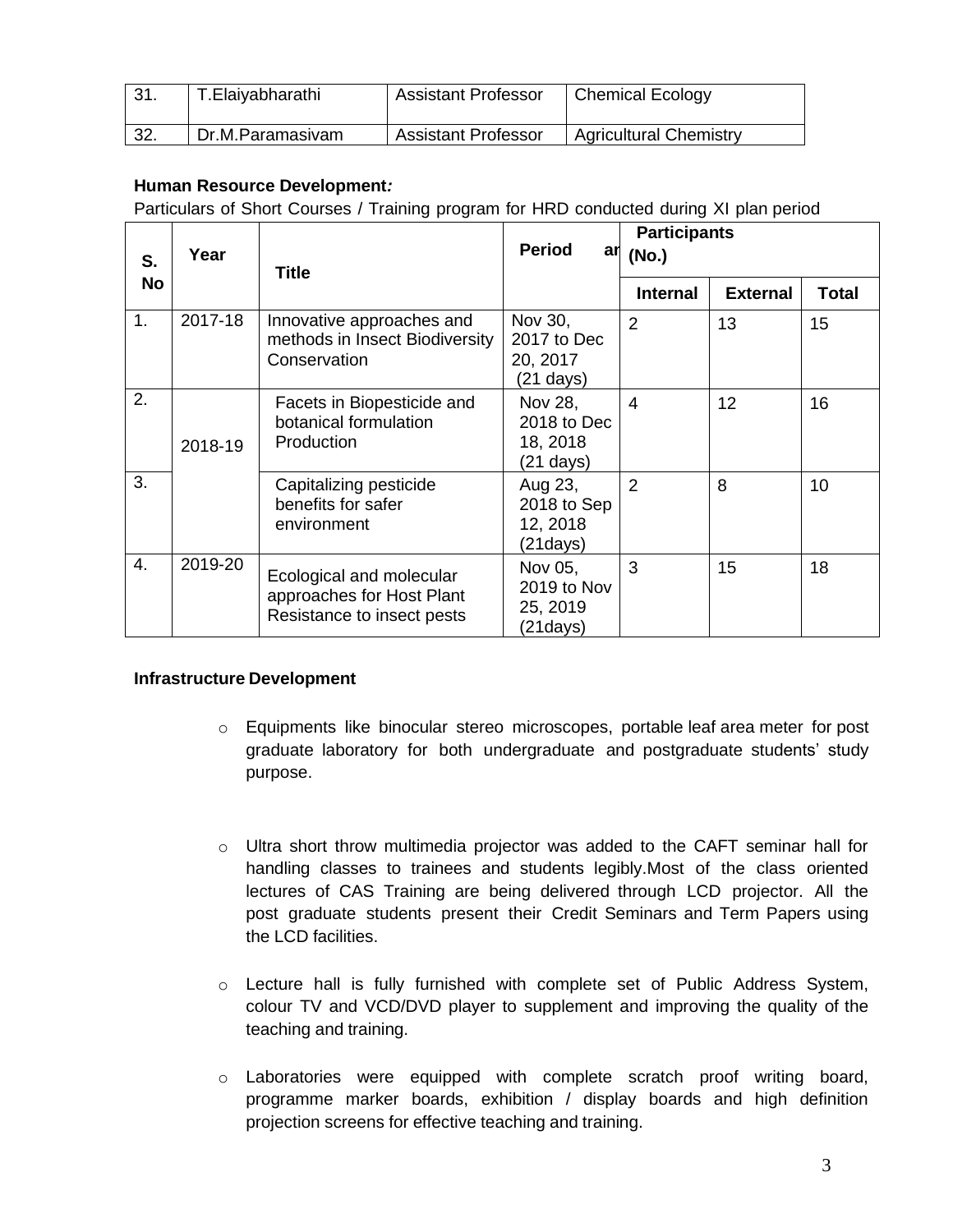#### **Library upgraded:**

### **List of Books purchased during 2017-2018**

- 1. Botanical Pesticides for Pest management 1copy
- 2. Destructive and Useful Insects– 1copy
- 3. Ecological Entomology– 1copy
- 4. Elements of Economic Entomology– 1copy
- 5. Elements of Insect Ecology– 1copy
- 6. Forest Entomology– 1copy
- 7. Insect Biochemistry– 1copy
- 8. Insect Pests of Millets– 1copy
- 9. Insect Resistance Management– 1copy
- 10. Insect Viruses and Pest Management– 1copy
- 11. Introduction to General and Applied Entomology 3<sup>rd</sup> Edition–1copy
- 12. Introduction to Insect Pest Management– 1copy
- 13. Medical Entomology– 1copy
- 14. Technological Innovations in Integrated Pest Management– 1copy
- 15. Theory and Practice of Integrated Pest Management– 1copy

#### **List of Books purchased during 2018-2019**

- 1. Immature Insects vol. I– 1copy
- 2. Introduction to study of Insects– 1copy

#### **List of Books purchased during 2019-2020**

- 1. Genetics Control of Insect Pests- 1 copy
- 2. Insect Pests of Farm Garden and Orchard- 2 copies
- 3. Integrated Pest Management Current Concept- 2 copies
- 4. Insect Pest Management-1 copy
- 5. General and Applied Entomology-1 copy
- 6. R D Gautam's Classical Biological Control- 2 copies
- 7. Agricultural Insect Pests and Their Control 2<sup>nd</sup> Edition- 2 copies
- 8. Objective Guide in Entomology-- 2 copies
- 9. Crop Protection Strategies- 2 copies
- 10. Emerging Crop pest Problems 2 copies
- 11. Insect Biodiversity-1 copy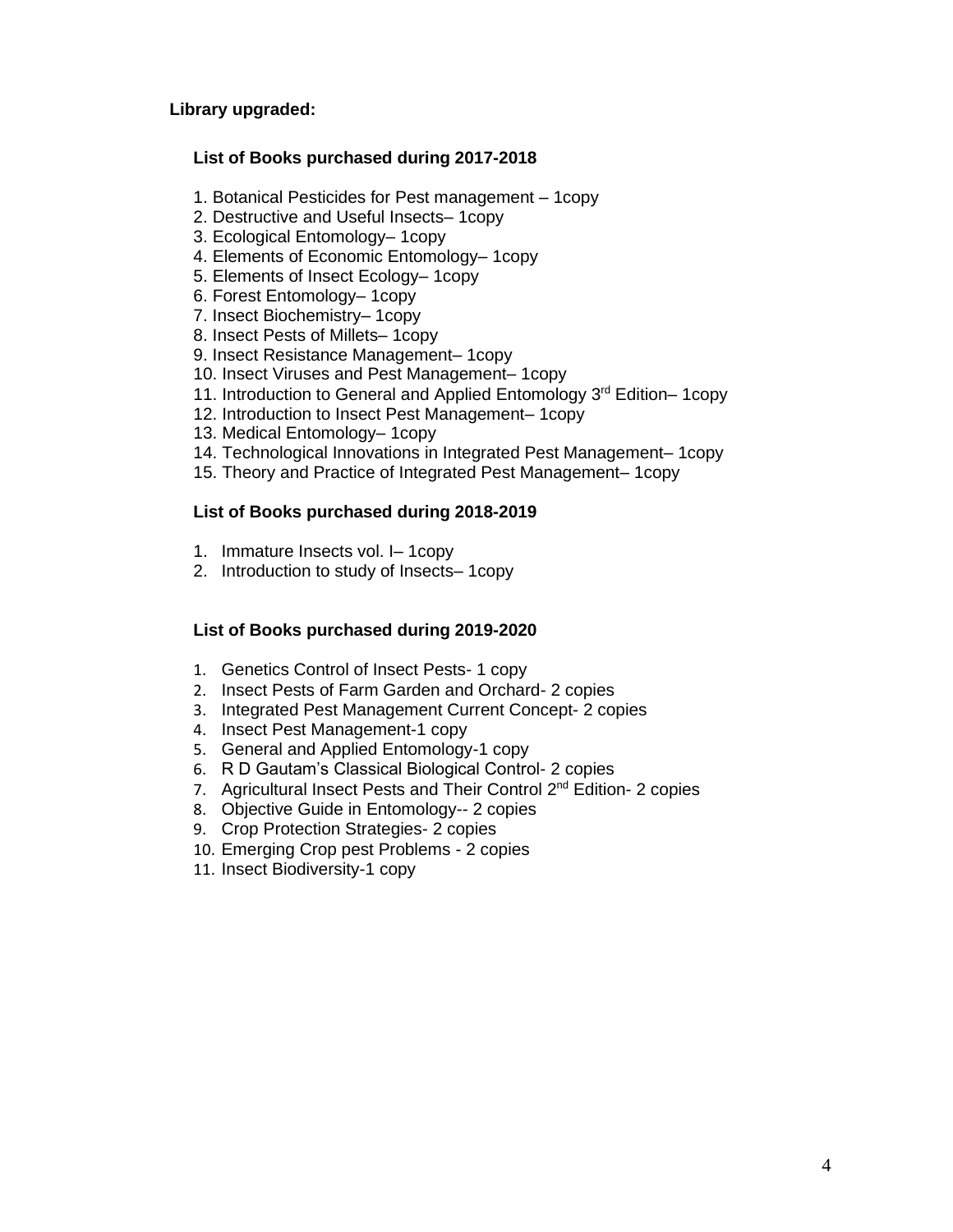### **Publications**

### **International**

- 1. Dharanivasan, G., S. Sithanantham, M. Kannan, S. Chitra, K. Kathiravan and S. Janarthanan. 2017. Metal Oxide Nanoparticles Assisted Controlled Release of Synthetic Insect Attractant for Effective and Sustainable Trapping of Fruit Flies, Journal of Cluster Science, 28 (4): 2167-2183.
- 2. [Hemalatha D,](https://www.ncbi.nlm.nih.gov/pubmed/?term=Hemalatha%20D%5BAuthor%5D&cauthor=true&cauthor_uid=29596848) S. [Prabhu,](https://www.ncbi.nlm.nih.gov/pubmed/?term=Prabhu%20S%5BAuthor%5D&cauthor=true&cauthor_uid=29596848) W.B[.Rani](https://www.ncbi.nlm.nih.gov/pubmed/?term=Rani%20WB%5BAuthor%5D&cauthor=true&cauthor_uid=29596848) and R. [Anandham.](https://www.ncbi.nlm.nih.gov/pubmed/?term=Anandham%20R%5BAuthor%5D&cauthor=true&cauthor_uid=29596848) 2018. Isolation and characterization of toxins from Xenorhabdus nematophilus against Ferrisia virgata (Ckll.) on tuberose, Polianthes tuberosa. Toxicon, 146:42-49.
- 3. Karthikeyan, S., A. Suganthi , K. Bhuvaneswari and J.S. Kennedy . 2019. Validation and quantification of neonicotinoid insecticide residues in rice whole grain and rice straw using LC- MS/MS. Food additives and contaminants: Part A, 36 (2): 270-2777.
- 4. Khan, S. A., J. C. Reese, C. Pradeesh, M. Murugan and Y. Hayat. 2015. Categories of resistance in Wheat to Green bug Schizaphis graminum (Rondani) through a novel technique: Direct current electric penetration graph (DC-EPG). Pakistan Journal of Botany, 47: 307-312.
- 5. Devi, P.A., M. Paramasiva[m,](mailto:sivam25@gmail.com) and V. Prakasam. 2015. Degradation pattern and risk assessment of carbendazim and mancozeb in mango fruits. [Environmental Monitoring](https://link.springer.com/journal/10661)  [and Assessment,](https://link.springer.com/journal/10661)187:4142 - 4146.
- 6. Kowsika, S.,K. Ramaraju, S.Jeyarani and S. Mohan Kumar. 2018. Discovery and redescription of Tetranychus taiwanicus Ehara (Acari: Tetranychidae) from citrus in India. International Journal of Acarology, 44 (4-5): 50-61.
- 7. Madhu Sudhanan, E., S.V. Krishnamoorthy and S. Kuttalam.2017. Bioefficacy, phytotoxicity, safety to natural enemies and residues of flubendiamide in sugarcane (Saccharum spp. L.) under field conditions. Crop Protection, 100: 21-28.
- 8. Mariyammal, I., Seram, D., Samyuktha, S.M. A. Karthikeyan, M. Dhasarathan, J. Murukarthick, J.S. Kennedy, D Malarvizhi, T-J. yang, M. Pandiyan, N.senthil. 2019. *QTL mapping in Vigna radiata* × *Vigna umbellate* population uncovers major genomic regions associated with bruchid resistance. Molecular Breeding, 39: 110.
- 9. McCulloc[h,](mailto:graham.mcculloch@otago.ac.nz) G. A., S. Mohankumar, S. Subramanian, T. Sonai Rajan, C. Rahul, R. Surendran, R. Gaurav, S. Chandrasekaran, G. J. Daglish and Gimme H. Walter. 2019. Contrasting patterns of phylogeographic structuring in two key beetle pests of stored grain in India and Australia. [Journal of Pest Science,](https://link.springer.com/journal/10340) 92: 1249–1259.
- 10. Merlin Kamala, I. and J. S. Kennedy. 2018. Assessment on the incidence of two-spotted mite of jasmine, *Tetranychus urticae* Koch, and its natural enemies in Tamil Nadu. International Journal of Acarology, 44:4-5, 162-170.
- 11. Paramasivam, M M. Deepa, C. Selvi and S. Chandrasekaran. 2017. Dissipation kinetics and safety evaluation of tebuconazole and trifloxystrobin in tea under tropical field conditions, Food Additives & Contaminants: Part A, 34:12, 2155-2163.
- 12. Pavviya, A. and N. Muthukrishnan. 2017. Field evaluation of methoxyfenozide 24 SC against leaf miner, *Aproaerema modicella* (Deventer) and its effect on predatory coccinellids of groundnut. Legume Research, 40 (5): 949-954.
- 13. Rafter, M.A., V. Muralitharan, V., S.Chandrasekaran, S. Mohankumar, G. J. Daglish, M. Loganathan and G. H. Walter 2019. Behaviour in the presence of resource excess flight of *Tribolium castaneum* around heavily-infested grain storage facilities. Journal of Pest Science, 92: 1227 -1238.
- 14. Ramasubramanian, T. and M. Paramasivam. 2017. Determination and dissipation of fipronil and its metabolites in/on sugarcane crop. International Journal of Environmental Analytical Chemistry, 97: 1037-1052
- 15. Ramasubramanian, T. and M. Paramasivam. 2018. [Persistence and metabolism of](https://www.ncbi.nlm.nih.gov/pubmed/30132217)  [carbofuran in the soil and sugarcane plant.](https://www.ncbi.nlm.nih.gov/pubmed/30132217) [Environmental Monitoring and](https://link.springer.com/journal/10661)  [Assessment,](https://link.springer.com/journal/10661)190(9):538.
- 16. [Sambathkumar,](https://bioone.org/search?author=S._Sambathkumar) S., [C. Durairaj,](https://bioone.org/search?author=C._Durairaj) [S. Mohankumar,](https://bioone.org/search?author=S._Mohankumar) [N. Ganapathy,](https://bioone.org/search?author=N._Ganapathy) [B. Preetha,](https://bioone.org/search?author=B._Preetha) [R.](https://bioone.org/search?author=R._Aravintharaj)  [Aravintharaj.](https://bioone.org/search?author=R._Aravintharaj) 2017. Food Ingestion and Utilisation Efficiency of Legume Pod Borer, Maruca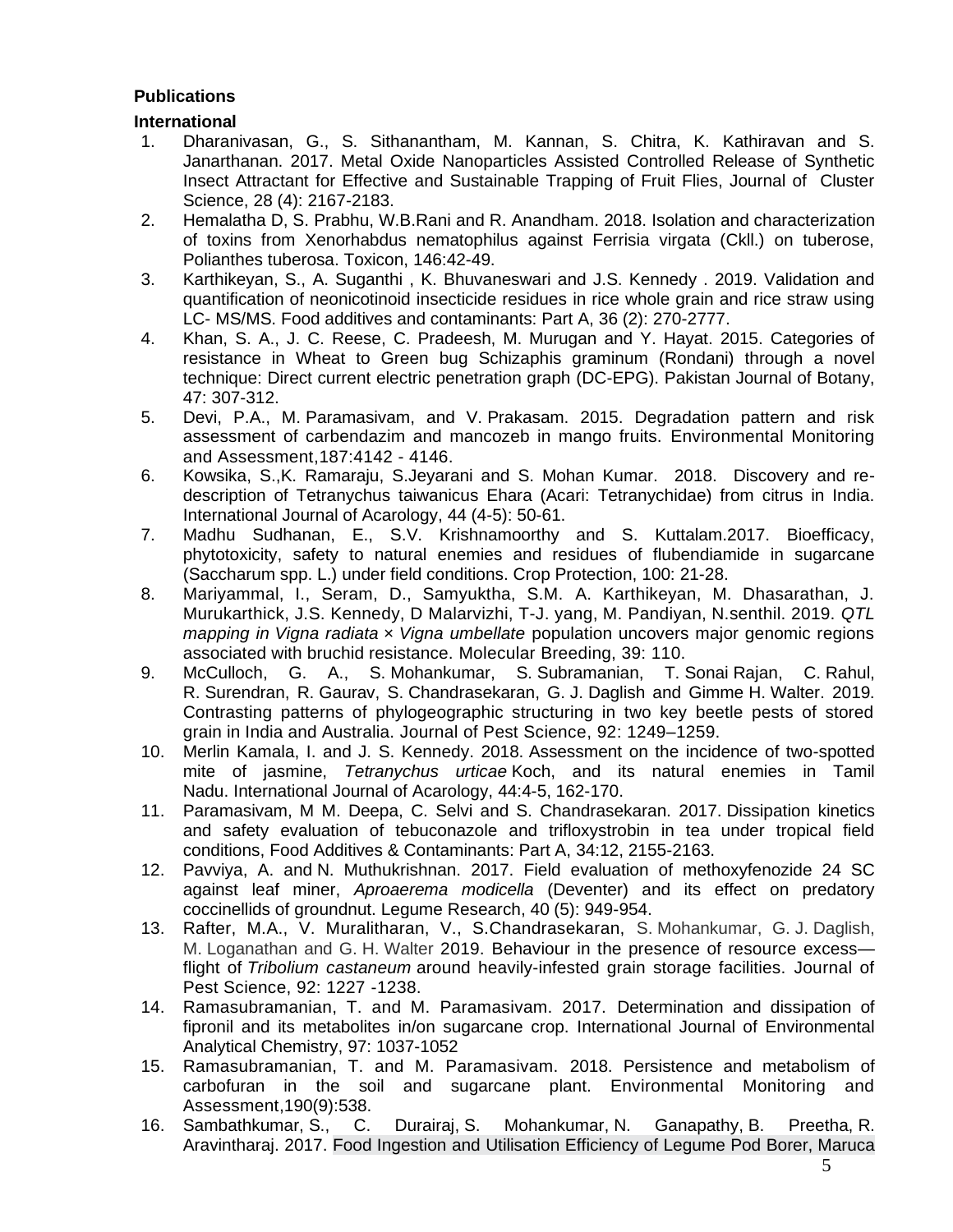vitrata Geyer (Lepidoptera: Crambidae) on Different Pulse Hosts. [African Entomology,](https://bioone.org/journals/african-entomology/volume-25/issue-2)  [25\(2\):](https://bioone.org/journals/african-entomology/volume-25/issue-2)395-412.

- 17. Sangeetha, B., V. G. Malathi, D. Alice, M. Suganthy and P. Renukadevi. 2018. [A distinct](https://www.ncbi.nlm.nih.gov/pubmed/30336187)  [seed-transmissible strain of tomato leaf curl New Delhi virus infecting Chayote in India.](https://www.ncbi.nlm.nih.gov/pubmed/30336187) Virus Research, 258:81-91.
- 18. Sanjeevi kumar, A. and N. Muthukrishnan. 2017. In-Vivo and field evaluation of spinetoram 12 SC against *Lampides boeticus* on pigeonpea. Legume Research, 40 (6): 1126-1132.
- 19. Sonai Rajan, T., G.A. McCulloch, S. Mohankumar, S. Chandrasekaran and G.H. Walter. 2016. Development of microsatellite markers and a preliminary assessment of population structuring in the rice weevil, *Sitophilus oryzae* (L.). Journal of Stored Products Research, 66: 12-17.
- 20. Sonai Rajan,T., V Muralitharan, G.J Daglish, S. Mohankumar, M.A. Rafter, S. Chandrasekaran, S. Mohan, D. Vimal, Chitra Srivastava, M Loganathan, GH Walter. 2018. [Flight of three major insect pests of stored grain in the monsoonal tropics of India, by](https://www.sciencedirect.com/science/article/pii/S0022474X17303387)  [latitude, season and habitat.](https://www.sciencedirect.com/science/article/pii/S0022474X17303387) Journal of Stored Products Research, 76:43-50.
- 21. Srinivasan, T. and Chandrikamohan. 2017. Population growth potential of *Bracon brevicornis* Wesmael (Braconidae: Hymenoptera): A Life table Analysis. *Acta Phytopathologica et Entomologica Hungarica,* 52(1):1-7.
- 22. Stanley, J., S. Chandrasekaran, G. Preetha, S. Kuttalam and R.S. Jasmine. 2019. Management of cardamom borer, Conogethes punctiferalis Guenee and thrips, Sciothrips cardamomi Ramk using diafenthiuron and its residues in fresh and cured cardamom capsules. International Journal of Pest Management, 65:2, 97-104.
- 23. Stanley, J., S. Chandrasekaran, G. Preetha, and K. Subaharan. 2018. Evidence of Male Pheromone in Conogethes punctiferalis(Lepidoptera: Pyralidae). Journal of Entomological Science, 53: 455-466.
- 24. Suganthi, A. and K. Bhuvaneswari. 2018. Method Validation and Application of Liquid Chromatography- Mass Spectrometry/Mass Spectrometry for Determination of Neonicotinoid Pesticide Residues in Tomato. Journal of Chromatography Separation Technique, 9 (2): 401.
- 25. Suganthi, A., S. A. Nikita, J. Kousika, K. Bhuvaneswari and S. Sridharan. 2018. Determination of thiamethoxam residues in banana stem and fruit through LC-MS/MS. Environmental Monitoring Assessment, 190 (5): 293.
- 26. Suganthi, A., K. Bhuvaneswari, and M. Ramya. 2018. Determination of neonicotinoid insecticide residues in sugarcane juice using LCMSMS. Food Chemistry, 15 (241):275-280.
- 27. [Tamilnayagan,](https://bioone.org/search?author=Thangavel_Tamilnayagan) T., [M. Suganthy](https://bioone.org/search?author=Mariappan_Suganthy) , [P. Renukadevi](https://bioone.org/search?author=Perumal_Renukadevi) and G. [Malathi. 2019.](https://bioone.org/search?author=Malathi_Ganesan) [Genetic Diversity](https://bioone.org/journals/journal-of-entomological-science/volume-54/issue-2/JES18-18/Genetic-Diversity-of-Bemisia-tabaci-Hemiptera--Aleyrodidae-in-Ash/10.18474/JES18-18.full)  of Bemisia tabaci [\(Hemiptera: Aleyrodidae\) in Ash Gourd in India.](https://bioone.org/journals/journal-of-entomological-science/volume-54/issue-2/JES18-18/Genetic-Diversity-of-Bemisia-tabaci-Hemiptera--Aleyrodidae-in-Ash/10.18474/JES18-18.full) Journal of Entomological Science, 54: 9-18.
- 28. Venkidusamy, M., R. Jagadeesan, M.K., Nayak, S. Mohankumar, S. Chandrasekaran and P. J. Collin. 2018. Relative tolerance and expression of resistance to phosphine in life stages of the rusty grain beetle, *Cryptolestes ferrugineus*. Journal of Pest Science, 91: 277.
- 29. *Wenninger, E.J., S.Y.Emmert, K. Tindall, H. Ding, M. A. Boetel, D., Rajabaskar and S.D Eigenbrode. 2017.* Aggregation Behavior and a Putative Aggregation Pheromone in Sugar Beet Root Maggot Flies (Diptera: Ulidiidae). Journal of Insect Science, 17(1): 29.
- 30. National
- 31. Adlin Pricilla Vasanthi, E., S. Jeyarajan Nelson, N. Muthukrishnan, A. Ramanathan and D. Uma. Effect of some tropical plant extracts against subterranean termite, *Odontotermes wallonensis* Wasmann (Termitidae: Isoptera). *Journal of Entomological Research*, 41 (4) : 377-382.
- 32. Alfred Daniel, J. and K. Ramaraju. 2017. A study of three methods of sampling Chalcididae and Pteromalidae in major rice ecosystems of Tamil Nadu. *Journal of Experimental Zoology India*, 20 (2): 1037-1041.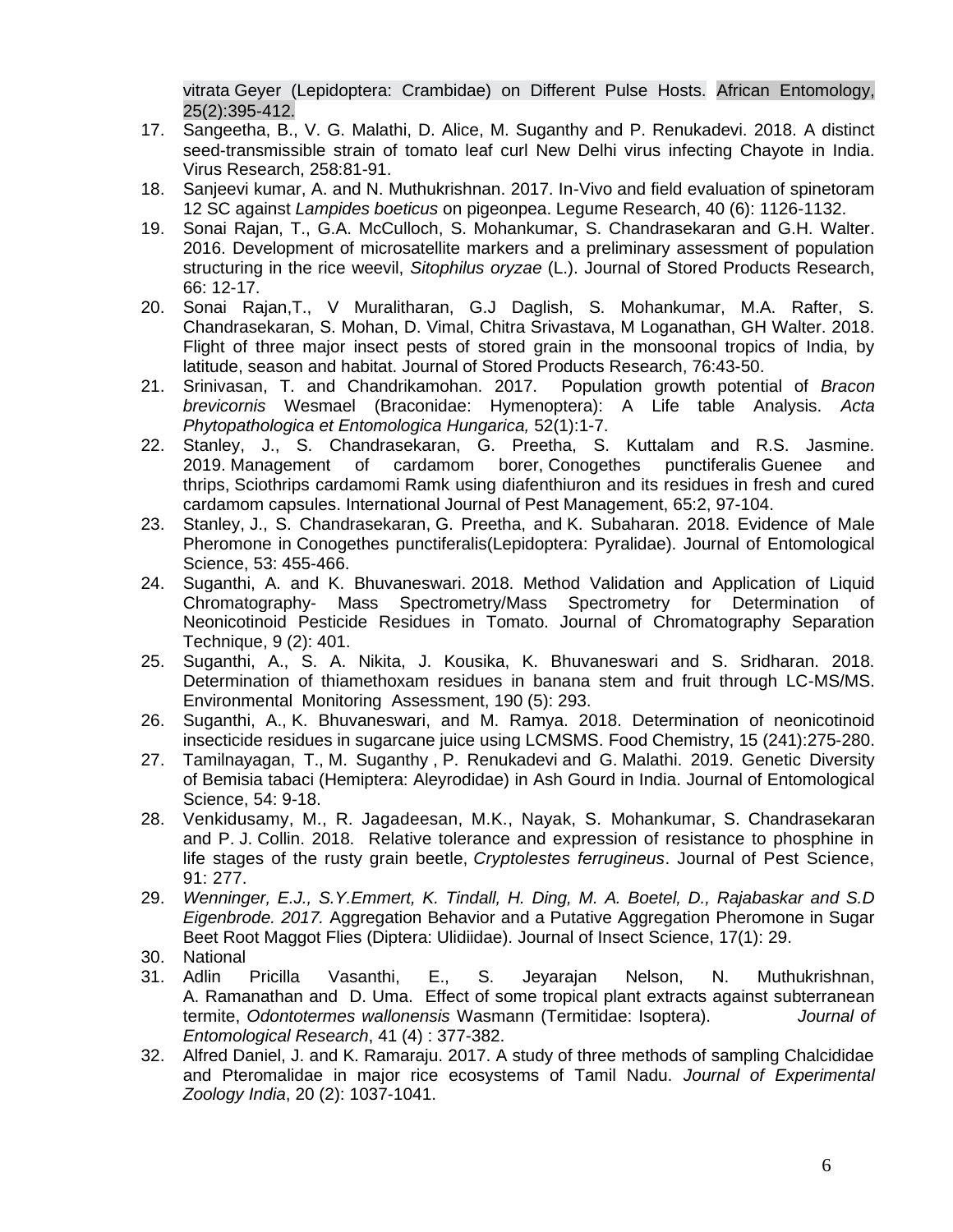- 33. Alfred Daniel, J. and K. Ramaraju. 2017. Diversity of chalcidids (Chalcididae: Hymenoptera) among three rice growing zones of Tamil Nadu, India. *Journal of Entomology and Zoology studies*, 5 (3): 541-546.
- 34. Alfred Daniel, J. and K. Ramaraju. 2018. A study on five sampling methods of parasitic hymenopterans in rice ecosystem. *Journal of Biological Control*, 32(3): 187-192.
- 35. Alfred Daniel, J. and K. Ramaraju. 2018. Dissipation of profenofos in/on tea leaves. *Pesticide research journal,* 30(1):98-101.
- 36. Alfred Daniel, J. and K. Ramaraju. 2018. Effect of profenofos 50 EC on parasitization of *Opius* sp. (Hymenoptera: Braconidae) on tea leaf miner *Tropicomyia thea* (Cotes). *Journal of entomological research*, 42(1), 87-92.
- 37. Alfred Daniel, J. and K. Ramaraju. 2018. Effect of profenofos 50 EC on tea leaf miner *Tropicomyia theae* (Cotes). *Annals of plant protection sciences*, 26(2): 231-235.
- 38. Alfred Daniel, J. and K. Ramaraju. 2018. Evaluation of Hexythiazox 5.45 EC against red spider mite *Oligonychus coffeae* nietner on tea. *Journal of entomological research*, 42 (4): 579-583*.*
- 39. Alfred Daniel, J., K. Ramaraju and A.P. Ranjith. 2019. On a collection of braconidae from three rice growing zones of tamil nadu, *Indian Journal of Entomology,* 81(1): 18-24.
- 40. Alfred Daniel, J., K. Ramaraju and S. Kuttalam. 2018. Fate of hexythiazox residues on tea leaves. *Indian Journal of Entomology,* 80(4): 1495-1499.
- 41. Alfred Daniel, J., K. Ramaraju, S. Mohan Kumar, P. Jeyaprakash and N. Chitra. 2019. Influence of weather on the parasitoid catches in three rice growing agroclimatic zones of Tamil Nadu, *Indian Journal of Entomology,* 81(1): 55-60.
- 42. Alfred Daniel, J., K. Ramaraju, V.K. Raseena Farsana and P.M. Sureshan. 2017. Diversity of pteromalids (Pteromalidae: Hymenoptera) among three rice growing zones of Tamil Nadu, *Annals of Plant Protection Sciences,* 25,(2) 298-303.
- 43. Alfred Daniel, J., K.Ramaraju, S.Mohankumar, P.Jeyaprakash and N. Chitra. 2019. Study of varietal preferences and seasonal incidence of parasitoids of rice plants. *Entomon*, 44(1): 65- 72.
- 44. Amsagowri, V. and N. Muthukrishnan. 2017, Field evaluation of pre-mixture insecticide sulfoxaflor and chlorpyriphos for the rice leaf folder *Cnaphalocrosis medinalis* and its effect on coccinellids. *Oryza* 54 (1): 121 – 124.
- 45. Amsagowri, V., N Muthukrishnan AND C. Muthiah. 2019. [Studies on the antibiosis](https://www.researchgate.net/profile/Muthukrishnan_N2/publication/332464424_Studies_on_the_antibiosis_mechanism_of_resistance_in_different_rice_accessions_against_yellow_stem_borer_Scirpophaga_incertulas_Walker_-_2019/links/5cb6bedb4585156cd79db337/Studies-on-the-antibiosis-mechanism-of-resistance-in-different-rice-accessions-against-yellow-stem-borer-Scirpophaga-incertulas-Walker-2019.pdf)  [mechanism of resistance in different rice accessions against yellow stem borer,](https://www.researchgate.net/profile/Muthukrishnan_N2/publication/332464424_Studies_on_the_antibiosis_mechanism_of_resistance_in_different_rice_accessions_against_yellow_stem_borer_Scirpophaga_incertulas_Walker_-_2019/links/5cb6bedb4585156cd79db337/Studies-on-the-antibiosis-mechanism-of-resistance-in-different-rice-accessions-against-yellow-stem-borer-Scirpophaga-incertulas-Walker-2019.pdf)  *[Scirpophaga](https://www.researchgate.net/profile/Muthukrishnan_N2/publication/332464424_Studies_on_the_antibiosis_mechanism_of_resistance_in_different_rice_accessions_against_yellow_stem_borer_Scirpophaga_incertulas_Walker_-_2019/links/5cb6bedb4585156cd79db337/Studies-on-the-antibiosis-mechanism-of-resistance-in-different-rice-accessions-against-yellow-stem-borer-Scirpophaga-incertulas-Walker-2019.pdf) incertulas* (Walker). *Journal of Entomological Research* 43 (1): 31-36.
- 46. Anjali, K., A. Suganthi, K. Bhuvaneswari and M.Ganga. 2018. Survey on pests and pesticide usage pattern and studies on flubendiamide residues in market samples of exotic vegetables. *Madras Agricultural Journal,* 105 (7-9): 291-296.
- 47. Aruna, R., S. Jeyarani, S. Mohankumar and C. Durairaj. 2017. Study on antennal sensilla and host preference analysis of *Nilaparvata lugens* (Stal). *Journal of Entomology and Zoology Studies*, 5(3): 736-739.
- 48. Balaji, D. R., S. Jeyarani, K Ramaraju, S. Mohankumar and P.S. Shanmugam. 2018. Occurrence of South American tomato pinworm, *Tuta absoluta* (Meyrick) (Lepidoptera: Gelechiidae): An invasive pest in Tamil Nadu, India. *Journal of Entomology and Zoology Studies,* 6(2): 657-662.
- 49. Bharathi, K. and N. Muthukrishnan. 2017. Evaluation of Botanicals against Cotton Mealy Bug, *Phenacoccus solenopsis* Tinsley (Psuedococcidae: Hemiptera. *International Journal of Current Microbiology and Applied Sciences*, 6 (12): 1055-1061.
- 50. Bharathi, K. and N. Muthukrishnan. 2017. Survey and Records of Mealy Bugs Species on Cotton and Alternate Host of Key Mealy Bug *Phenacoccus solenopsis* Tinsley and its Natural Enemies Complex in Major Cotton Growing Areas of South Tamil Nadu, India. *International Journal of Current Microbiology and Applied Sciences*, 6 (12): 1047-1054.
- 51. Chandrasekar, K., N. Muthukrishnan and R.P. Soundararajan. 2017Ecological engineering cropping methods for enhancing predator, *Cyrtorhinus lividipennis* (Reuter) and suppression of planthopper, *Nilaparvata lugens* (Stal) in rice- weeds as border cropping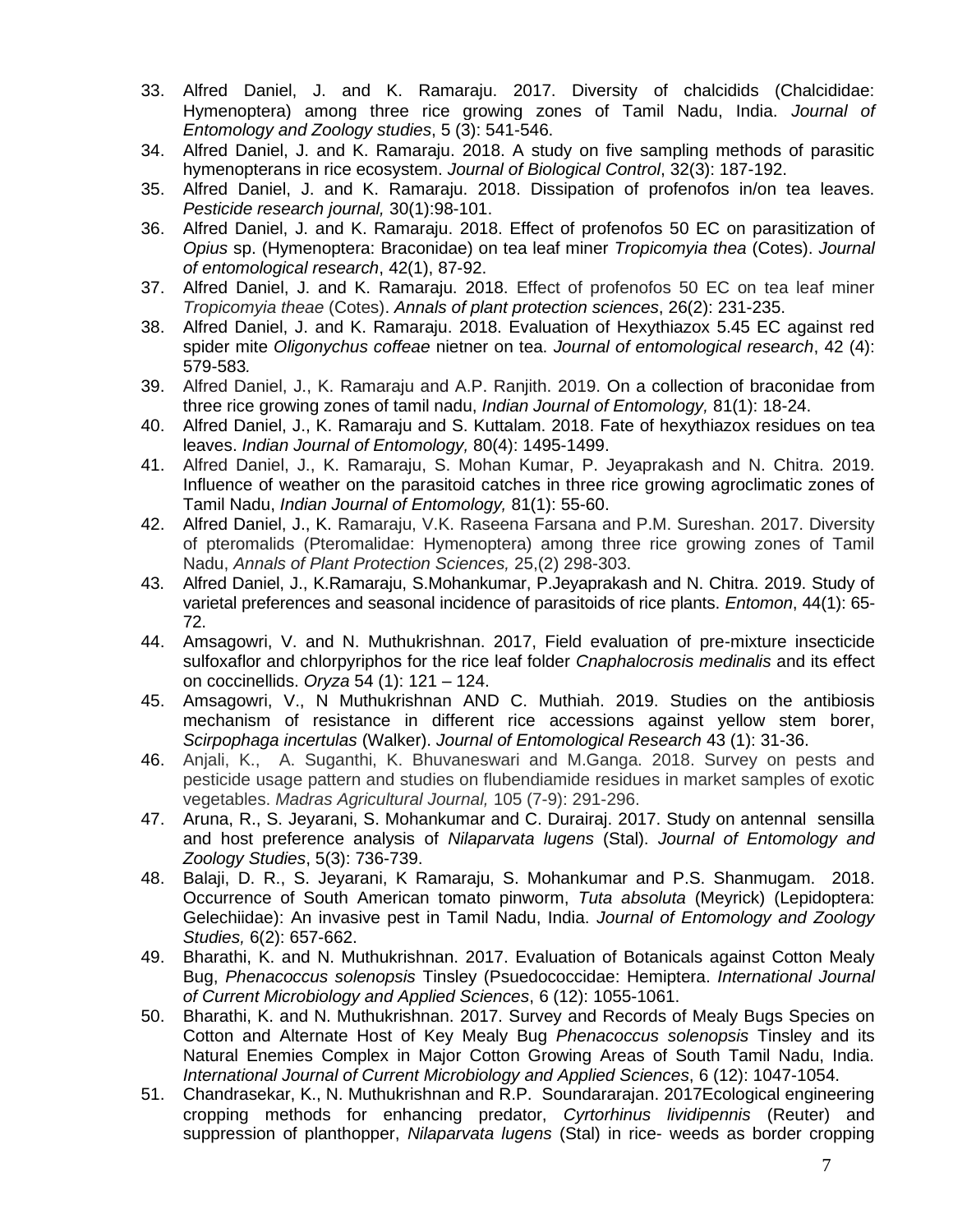system. *Journal of Entomology and Zoology Studies*, 5(5): 1778-1782.

- 52. Chandrasekar, K., N. Muthukrishnan and R.P. Soundararajan. 2017. Ecological engineering cropping methods for enhancing predator, *Cyrtorhinus lividipennis* (Reuter) and Suppression of Planthopper, *Nilaparvata lugens* (Stal) in Rice-Weeds in Strip Cropping system. *Journal of Entomology and Zoology Studies*, 5 (5): 1788-1792.
- 53. Chandrasekar, K., N. Muthukrishnan and R.P. Soundararajan. 2017. Ecological Engineering Cropping Methods for Enhancing Predator, *Cyrtorhinus lividipennis* (Reuter) and Suppression of Planthopper, *Nilaparvata lugens* (Stal) in Rice- Effect of intercropping system. *Journal of Pharmacognosy and Phytochemistry*, 6 (5): 2387-2391.
- 54. Chandrasekar, K., N. Muthukrishnan and R.P. Soundararajan. 2017. Ecological Engineering Cropping Methods for Enhancing Predator, *Cyrtorhinus lividipennis* (Reuter) and Suppression of Planthopper, *Nilaparvata lugens* (Stal) in Rice- Effect of Border Cropping Systems. *International Journal of Current Microbiology and Applied Sciences*, 6 (12): 330-338.
- 55. Chitra, C., Vishnupriya,R. , Soundararajan, R.P. and Ramaraju,K. 2017. Seasonal incidence of leaf mite, *Oligonychus oryzae*. (Acari: Tetranychidae). *Journal of Entomology and Zoology Studies*, 5 (6): 2481-2484.
- 56. Elango, K., S. Sridharan, P.A. Saravanan and S. Balakrishnan. 2018. Performance of *Trichogramma* egg parasitoids on castor semilooper *Achaea janata* and their conservation in pomegranate ecosystem. *International Journal of Advanced Biological Research*, 8(3): 358-362.
- 57. Elango, K., S. Sridharan, P.A. Saravanan and S. Balakrishnan. 2018. Efficacy of selected insecticides against sucking pests of pomegranate under laboratory conditions. *Pest Management in Horticultural Ecosystem*, 23(2): 107-111.
- 58. Elango,K., S. Sridharan, P.A. Saravanan and S. Balakrishnan. 2017. Laboratory evaluation of insecticides and biopesticides against pomegranate aphid *Aphis punicae* Passerini. *International Jounal of Chemical studies*, 5(5):1810-1812.
- 59. Gopalakrishnan, R., K. Bhuvaneswari, J. Kousika, A. Manivannan and A. Suganthi. 2018. Persistence and Dissipation Pattern of Dimethoate 30 EC in / on Foxtail Amaranthus and Spinach. *Madras Agricultural Journal*, 105 (1-3): 78-83.
- 60. Gowthami, R., N. Muthukrishnan, N. Natarajan, M. Raveendran, S. Nakkeran and D. Balachandar. 2019. [Screening of antibiotics to alter the Plutella xylostella L \(Plutellidae:](https://www.researchgate.net/profile/Muthukrishnan_N2/publication/331403703_Screening_of_antibiotics_to_alter_the_Plutella_xylostella_L_Plutellidae_Lepidoptera_gut_microbial_diversity_-_2019/links/5cb6c17f4585156cd79db3bc/Screening-of-antibiotics-to-alter-the-Plutella-xylostella-L-Plutellidae-Lepidoptera-gut-microbial-diversity-2019.pdf)  [Lepidoptera\) gut microbial diversity.](https://www.researchgate.net/profile/Muthukrishnan_N2/publication/331403703_Screening_of_antibiotics_to_alter_the_Plutella_xylostella_L_Plutellidae_Lepidoptera_gut_microbial_diversity_-_2019/links/5cb6c17f4585156cd79db3bc/Screening-of-antibiotics-to-alter-the-Plutella-xylostella-L-Plutellidae-Lepidoptera-gut-microbial-diversity-2019.pdf) *International Journal of Farm Sciences,* 9 (1): 131-136.
- 61. Hemalatha, D., J. Jayaraj, M. Murugan, T. N. Balamohan, N. Senthil, C. Chinniah and K Suresh. 2018. [Foraging performance of Indian honey bee Apis cerana indica \(F.\), during](http://www.entomoljournal.com/archives/2018/vol6issue3/PartD/6-2-177-968.pdf)  [winter in Madurai district of Tamil Nadu, India.](http://www.entomoljournal.com/archives/2018/vol6issue3/PartD/6-2-177-968.pdf) *Journal of Entomology and Zoology Studies*, 6 (3): 224-227.
- 62. Hemalatha, D., J. Jayaraj, M. Murugan, T. N. Balamohan, N. Senthil, C. Chinniah and K Suresh. 2018. Floral Diversity for Foraging of the Asiatic Honey Bee, Apis cerana indica (Hymenoptera: Apidae) in Madurai District of Tamil Nadu, India. *International Journal of Current Microbiology and Applied Sciences*, 7 (10)*:* 3452-3456.
- 63. Hemalatha, S., K. Ramaraju and S. Jeyarani. 2017. Influence of ultraviolet light protectants on the persistence of the entomopathogenic fungus *Beauveria bassiana*. *Journal of Biopesticides*, 10(2):130-134.
- 64. Hemalatha,S., K. Ramaraju and S. Jeyarani. 2017. Evaluation of Entomopathogenic Fungi and Delivery Methods for Management of Thrips in Chillies. *International Journal of Vegetable Science*, 23 (3): 246–259.
- 65. Indhumathi, J., N. Muthukrishnan, C. Durairaj, N. Thavaprakaash and R.P. Soundararajan. 2018. Exogenous application of jasmonic acid enhances management of leaffolder and biocontrol services of entomophages in rice. *Green Farming*, 9 (4 ): 687-692.
- 66. Jeya Bharathi, M., V. Udayasuriyan, N. Balakrishnan and V. Balasubramani. 2017. Cloning, Expression And Bioassay Of Cry 2Axm Protein with and without tag in *Escherichia coli*. *Biotech Today* 7(1): 43-48.
- 67. Karthikeyan, S., A. Suganthi , K. Bhuvaneswari and J.S. Kennedy . 2019. Validation and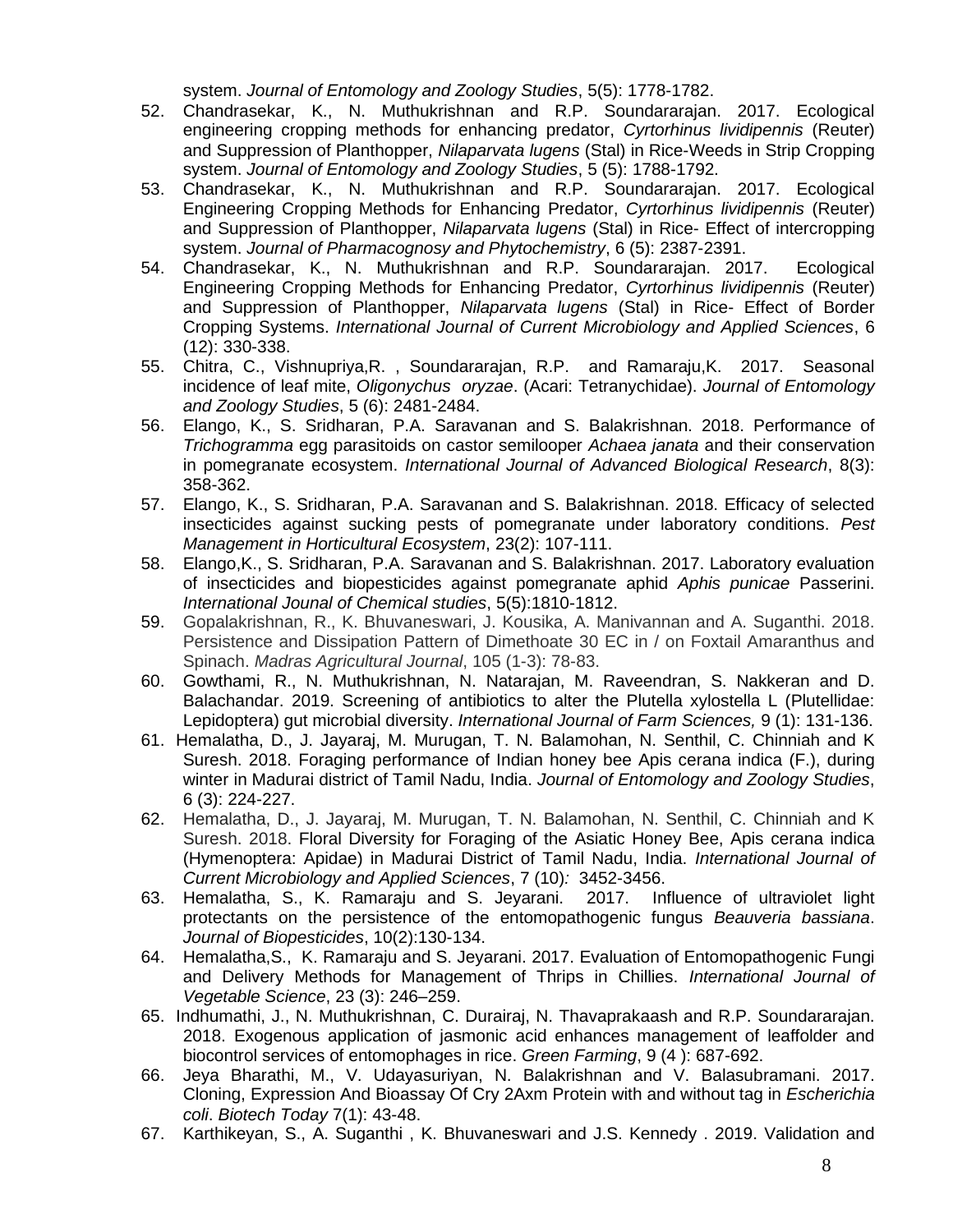quantification of neonicotinoid insecticide residues in rice whole grain and rice straw using LC- MS/MS. *Food additives and contaminants*: Part A, 36 (2): 270-2777.

- 68. Kowsika, S.,K. Ramaraju, S.Jeyarani and S. Mohan Kumar. 2018. Discovery and redescription of *Tetranychus taiwanicus* Ehara (Acari: Tetranychidae) from citrus in India. *International Journal of Acarology*, 44 (4-5): 50-61.
- 69. Lincy, B.K., S. Nakkeeran, J. S. Kennedy and T. Manoharan. 2017. Morphological and molecular characterization of entomo-pathogenic fungi, *Beauveria bassiana* isolated from different insects in India. *Green Farming*, 8 (4): 940-944.
- 70. Lokesh, S., N. Muthukrishnan, N. Ganapathy, J. R. Kannan Bapu and E. Somasundaram. 2017. Ecological engineering cropping methods enhance coccinellids and suppress aphids Aphis gossypii in blackgram. *Journal of Entomology and Zoology Studies,* 5 (3):1288-1294.
- 71. Lokesh, S., N. Muthukrishnan, N. Ganapathy, J.R. Kannan Bapu and E. Somasundaram. Ecological Engineering of Intercropping in Blackgram Promotes Services of Coccinellids and Suppress *Aphis gossypii* (Glover). *International Journal of Current Microbiology and Applied Science*, 6 (12): 1963-1972.
- 72. Manimegalai, S., B. Bebitha and S.Mohanraj. 2017. In vitro Efficacy of Antibacterial Proteins from Haemolymph of Silkworm Breeds against Bacterial Pathogens of Mulberry Silkworm, *Bombyx mori* L. *International Journal of Current Microbiology and Applied Science*, 6 (3): 2055-2059.
- 73. Meenambigai, C., K. Bhuvaneswari, R. Sangavi, K. Mohan Kumar and B. Vinoth Kumar. 2017. Dissipation pattern of flubendiamide in/on okra *Abelmoschus esculentus* (L) Moench fruits under climatic conditions of Western Tamil Nadu. *International Journal of Chemical Studies,* 5(6): 1804-1808.
- 74. Meenambigai, C., K.Bhuvaneswari, K. Mohan Kumar and R. Sangavi. 2017. Pesticides usage pattern of okra, *Abelmoschus esculentus* (L) Moench in Tamil Nadu. *Journal of Entomology and Zoology Studies,* 5(6): 1760-1765.
- 75. Megha Vijiyan, P.A. Saravanan and M.R. Srinivasan. 2018. Effect of season and timing on the foraging behaviour of stingless bee, *Tetragonula iridipennis* Smith (Hymenoptera:Apidae). *Madras Agricultural Journal,* 105(7-9): 286-290.
- 76. Merlin Kamala, I., C. Chinniah, J. S. Kennedy, M. Kalyanasundaram, M. Suganthy. 2017. Identification of Saturated Hydrocarbons from Jasmine (*Jasminum sambac L.*) Buds Damaged by Blossom Midge, *Contarinia maculipennis* Felt through GC-MS Analysis. *Applied Ecology and Environmental Science,* 5 (1): 10-18.
- 77. Merlin Kamala, I., J. S. Kennedy and I. I. Devanand. 2017. Technology Gaps Analysis in Integrated Management of Jasmine's Leaf Webworm (*Nausinoe geometralis*) in Tamil Nadu. *Asian Journal of Agriculture, Extension Economics and Sociology,* 19 (2): 1-8.
- 78. Merlin Kamala, I., J. S. Kennedy, C. Chinniah, M. Kalyanasundaram, M. Suganthy, M. Muthamilan, K. Balakrishnan and M. Ananthan. 2017. Analysis of technology gaps and relative importance of jasmine budworm, *Hendecasis duplifascialis* Hampson in Tamil Nadu. *International Journal of Agricultural Science and Research,* 7(2): 319-324
- 79. Merlin Kamala. I., J. S. Kennedy and B. Vinothkumar. 2018. Dessipation dynamics of risk assessment of thiacloprid 240 SC in Jasmine (Jasminum sambac L.) Buds. *Pesticide Research Journal*, 30 (2): 147-152.
- 80. Muthukumar, M., S. Sridharan, J. S. Kennedy, P. Jeyakumar and T. Arumugam. 2017. Biology and natural parasitization of Gall Fly Lasioptera Falcata Felt and Lasioptera bryoniae Schiner infesting bitter gourd. *Journal of Entomology and Zoology Studies*, 5(3): 1635-1639.
- 81. Neethu V. and N. Muthukrishnan. 2018. Ecologically engineering based black gram seeds promotes services of Coccinellids and suppress *Aphis craccivora* (Koch). *Journal of Entomology and Zoology Studies*, 6 (5): 847-853.
- 82. Niranjanadevi, J., M. Murugan, N. Senthil, G. Karthikeyan and A. Sathiyamurthy. 2018. Plant resistance in chillies *Capsicum* spp against whitefly, *Bemisia tabaci* under field and green house condition. *Journal of Entomology and Zoology Studies*, 6 (2): 1904-1914.
- 83. Niranjanadevi, J., M. Murugan, N. Senthil, M. Shanthi, and A. Sathiyamurthy. 2018. Levels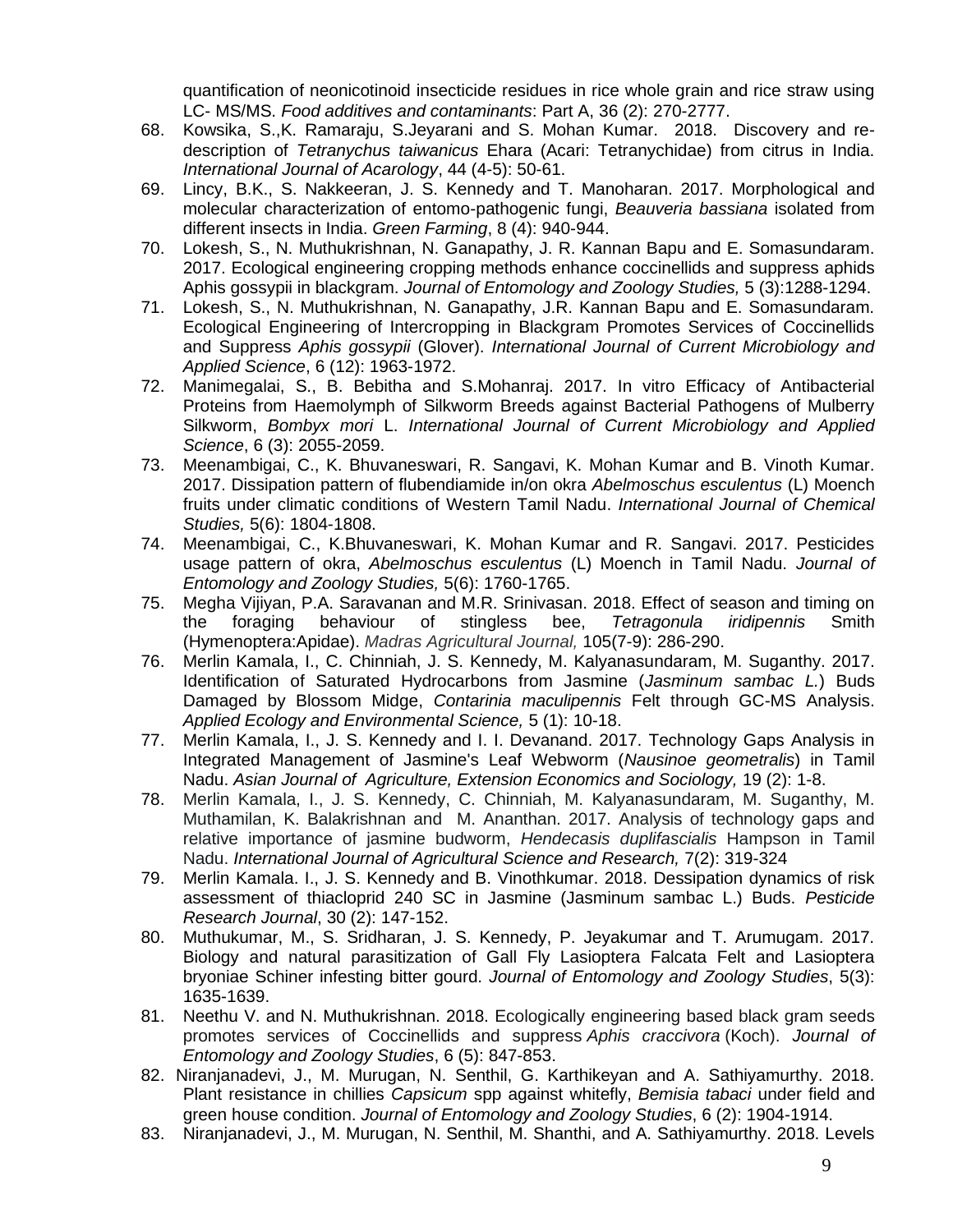of Plant Resistance in Chillies Capsicum spp against Whitefly, *Bemisia tabaci*. *International Journal of Current Microbiology and Applied Sciences*, 7 (1)*:* 1419-1441.

- 84. Nisha, R., and J. S. Kennedy. 2017. Ecological coevolution of parsitoid *Acerophagus papayae* Noyes and Schauff on papaya mealybug *Paracoccus marginatus* Williams and Granara de Willink. *Journal of Entomological Research*, 41(2): 151-161
- 85. Nisha, R., and J.S. Kennedy. 2017. Life cycle of the parasitoid *Acerophagus papayae* Noyes and Schauff on papaya mealybug *Paracoccus marginatus* Williams and Granara de Willink vis-a-vis local adaptation with coevolutionary "Arms Race". *Journal of Entomology and Zoology Studies*, 5(3): 1711-1719
- 86. Nisha, R., and J.S.Kennedy. 2017. Life cycle of Papaya mealybug *Paracoccus marginatus* Williams and Granara de Willink on different host plants vis-à-vis divergent natural selection. *Journal of Entomology and Zoology Studies*, 5(3): 91-102.
- 87. Parthiban, P., C. Chinniah, R.K. Murali Baskaran, N. Muthukrishnan, D.S. Rajavel and K.S. Karthick. 2018. [Influence of calcium silicate application on the population of](https://www.researchgate.net/profile/Heera_Pillai2/publication/330242903_Entomon_434/links/5c358bc7299bf12be3b8fb53/Entomon-434.pdf#page=13) *Aproaerema* [modiicella Deventer \(Lepidoptera: Gelechiidae\) on groundnut.](https://www.researchgate.net/profile/Heera_Pillai2/publication/330242903_Entomon_434/links/5c358bc7299bf12be3b8fb53/Entomon-434.pdf#page=13) *Entomon,* 43 (4): 231 – 236.
- 88. Pavviya, A., R. Nalini, M. Kalyanasundaram, K. Bhuvaneshwari and M. Murugan. 2016. Identification of Saturated Hydrocarbons in Rice variety, Seeraga Samba infested by Stem Borer, *Scirpophaga incertulas* (Walker). *Advances in Life Sciences* 5(6): 2056 – 2060.
- 89. Pavviya, A., R. Nalini, M. Kalyanasundaram, K. Bhuvaneshwari, M Paramasivam and M. Murugan. 2018. [Saturated hydrocarbons in rice yellow stem borer](http://www.indianjournals.com/ijor.aspx?target=ijor:ije&volume=80&issue=1&article=010) *Scirpophaga incertulas* [\(walker\) damaged rice varieties.](http://www.indianjournals.com/ijor.aspx?target=ijor:ije&volume=80&issue=1&article=010) *Indian Journal of Entomology,* 80 (1): 47-50.
- 90. Premalatha, K., Nelson, S.J., Vishnupriya,R., Balakrishnan, R. and Santhanakrishnan, V.P. 2018. Acaricidal activity of plant extracts on two spotted spider mite,*Tetranychus urticae* Koch. (Acari: Tetranychidae) Journal of Entomology and Zoology Studies; 6 (1): 1622- 1625.
- 91. Prithiva, J. N., N. Ganapathy and S. Jeyarani, 2017. Efficacy of different formulations of *Beauveria bassiana* (Bb 112) against *Bemisia tabaci* on tomato. *Journal of Entomology and Zoology Studies*, 5 (4): 1239-1243.
- 92. Prithiva, J. N., N. Ganapathy, S. Jeyarani and K. Ramaraju. 2018. Relative safety of *Beauveria bassiana* (Bb 112) oil formulation to *Cryptolaemus montrouzieri* Mulsant. *Journal of Biological Control,* 32(3): 212-214.
- 93. Ramakrishnan, N. and S. Sridharan.2017. Ecological engineering to sustain the population of predators in curry leaf, *Murraya koenigii* (L.)Sprengel. *Journal of Environmental Sciences,* 8: 889-892.
- 94. Ramjegathesh, R., I. Johnson, T. Srinivasan, H. P. Maheswarappa and N. Shoba. 2018. Occurrence and management of coconut (root) wilt disease in Tamil Nadu. *Phytopathogenic Mollicutes,* 8(1): 40-45.
- 95. SainiVarun, K. Ramaraju and N. Chitra. 2017. Revision of the genus *Cnaphalocrocis* (Lepidoptera : Pyraloidea: Crambidae) occurring on rice in Tamil Nadu, India. *International Journal of Agriculture Sciences,* 9(1): 3631- 3636.
- 96. Sangamithra, S., B. Vinothkumar, N. Muthukrishnan and T. Manoharan. 2018. Evaluation of bioefficacy of flubendiamide 24%  $w/v$  + thiacloprid 24% SC  $w/v$  against shoot and fruit borer and sucking pests and its safety to non-target organisms in brinjal. *Journal of Entomology and Zoology Studies*, 6(1): 245-249.
- 97. Sangamithra, S., B. Vinothkumar, P. Karthik, T. Manoharan, N. Muthukrishnan and S.T. Rathish. 2018. Evaluation of bioefficacy, phytotoxicity of fipronil 200 sc w/v against pest complex and its safety to non target invertebrates in chilli. *International Journal of Current Microbiology and Applied Sciences*, 7(1): 3354-3360.
- 98. Sangamithra, S., B. Vinothkumar, T. Manoharan, N. Muthukrishnan and S. T. Rathish. 2018. Evaluation of bioefficacy, phytotoxicity of imidacloprid 17.1% SL against plant and leaf hoppers and its safety to non-target invertebrates in rice. *Journal of Entomology and Zoology Studies*, 6(1): 230-234.
- 99. Sanjeevi Kumar, A. and N. Muthukrishnan. 2018. Field Evaluation of Spinetoram 12 SC mixtures against pod borer complex in Pigeonpea. *Indian Journal of Entomology*, 80 (1): 24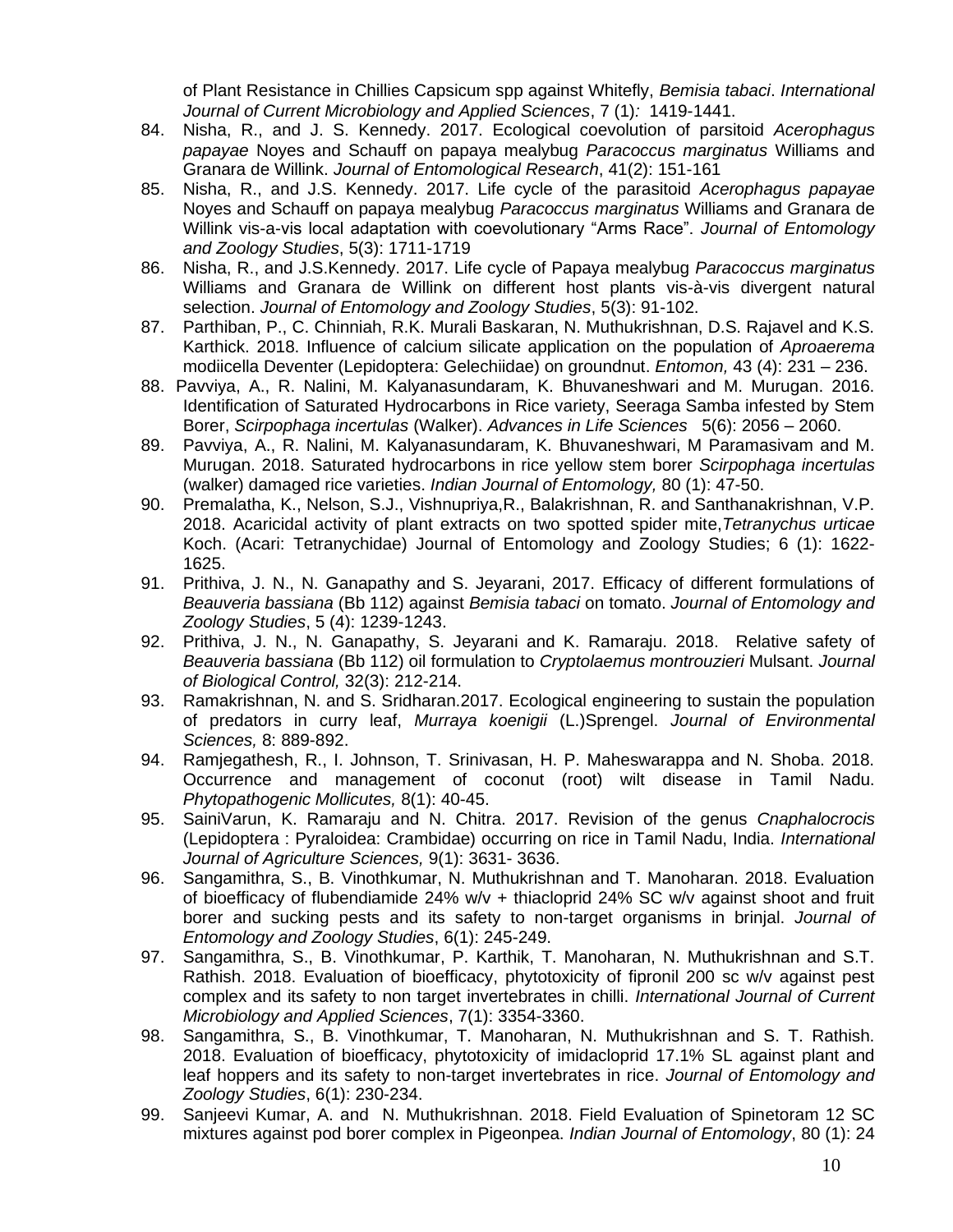– 26.

- 100. Sanjeevi Kumar, A. and N. Muthukrishnan. 2017. Field evaluation of spinetoram 12 SC mixtures against blue butterfly, *Lambides boeticus* on pigeonpea. *Journal of Entomology and Zoology Studies,* 5(6): 697-699. 2017.
- 101. Sanjeevi Kumar, A. and N. Muthukrishnan. 2017. Field Evaluation of Spinetoram 12 SC against *Spodoptera litura* Fabricius on Pigeonpea. *International Journal of Current Microbiology and Applied Sciences,* 6 (11): 2818 -2823.
- 102. Sanjeevi Kumar, A. and N. Muthukrishnan. 2017. Field Evaluation of Spinetoram 12 SC against Leaf Damage due to *Spodoptera litura* Fabricius on Onion. *International Journal of Current Microbiology and Applied Sciences,* 6 (11): 2824-2829.
- 103. Sanjeevi Kumar, A. and N. Muthukrishnan. *In-vivo* and field evaluation of spinetoram 12 Sc against *Exelastis atomosa* on pigeonpea. *Journal of Entomology and Zoology Studies,* 5 (6): 650-655.
- 104. Sankara Rao, K., R. Vishnupriya and K. Ramaraju. 2017. Efficacy and safety studies on predatory mite, *Neoseiulus longispinosus* (Evans) against two spotted spider mite, *Tetranychus urticae* Koch under laboratory and greenhouse conditions. *Journal of Entomology and Zoology studies*, 5 (4). 835-839.
- 105. Sankara Rao, K., R. Vishnupriya and K. Ramaraju. 2017. Evaluation of predaceous mite, *Neoseiulus longispinosus* (Evans) (Acari:Phytoseiidae) as a predator of the two spotted spider mite, *Tetranychus urticae* Koch. (Acari: Tetranychidae). *Journal of Experimental Zoology India,* 20(1): 1343-1347.
- 106. Sekar, S., N. Kumaravadivel and S. Jeyarani. 2018. Correlation studies for shoot fly [*Atherigona soccata* (Rondani)] resistance traits in F3 generation of Sorghum [*Sorghum bicolor* (L.) Moench]. *Electronic Journal of Plant Breeding*, 9 (2): 782 – 785.
- 107. Sekar, S., S. Jeyarani and N. Kumaravadivel. 2018. Comparative Biology of Shoot Fly, *Atherigona Soccata* (Rondani) on Susceptible, Resistant Genotypes and Its F1 Hybrid of Sorghum. *Chemical Science Review Letters*, 7(27): 741-744.
- 108. Sowmiya, C., M.R. Srinivasan and P.A. Saravanan. 2018. Diversity of Pollinators in Drumstick, Moringa Oleifera Lam. Ecosystem. *Madras Agricultural Journal,* 105(4-6):186- 190.
- 109. Srinivasan, T., and N. Shoba. 2017. Evaluation of alternate insecticides for the management of rhinoceros beetle in coconut ecosystems. *Madras Agricultural Journal,* 104 (1-3): 68-71.
- 110. Srinivasan, T., K. Rajamanickam, Chandrikamohan and H.P. Maheswarappa. 2018. Validation of integrated pest management strategy against coconut rhinoceros beetle, *Oryctes rhinoceros* L. (Scarabaeidae: Coleoptera), *Journal of Plantation Crops,* 46(1): 8- 11.
- 111. *Suganthi A.,* S. A. Nikita, J. Kousika, K. Bhuvaneswari and S. Sridharan. 2018. Determination of thiamethoxam residues in banana stem and fruit through LC-MS/MS. *Environmental Monitoring Assessment,* 190 (5): 293.
- 112. *Suganthi, A. and K.* Bhuvaneswari. 2018. Method Validation and Application of Liquid Chromatography- Mass Spectrometry/Mass Spectrometry for Determination of Neonicotinoid Pesticide Residues in Tomato. *Journal of Chromatography Separation Technique,* 9 (2): 401.
- 113. Suganthi, A., K. Bhuvaneswari, and M. Ramya. 2018. Determination of neonicotinoid insecticide residues in sugarcane juice using LCMSMS. *Food Chemistry*, 15 (241):275-280.
- 114. Sumathi, E., R. Manimaran and M. Ilamaran. 2018. Impact of integrated pest management strategies for shoot and fruit borer in brinjal. *Journal of Entomology and Zoology Studies*, 6 (2): 266-269.
- 115. Sumathi, E., R. Manimaran, M. Nirmala Devi, M. Ilamaran and R. Agila. 2019. Population Dynamics and Management of Mango Fruit Fly *Bactrocera dorsalis* (Hendel) (Diptera: Tephritidae). *International Journal of Current Microbiology and Applied Sciences*, 8 (1): 2705-2710.
- 116. Sumathi, E., R. Vishnupriya, K. Ramaraju and M. Geetha. 2019. Biological Control of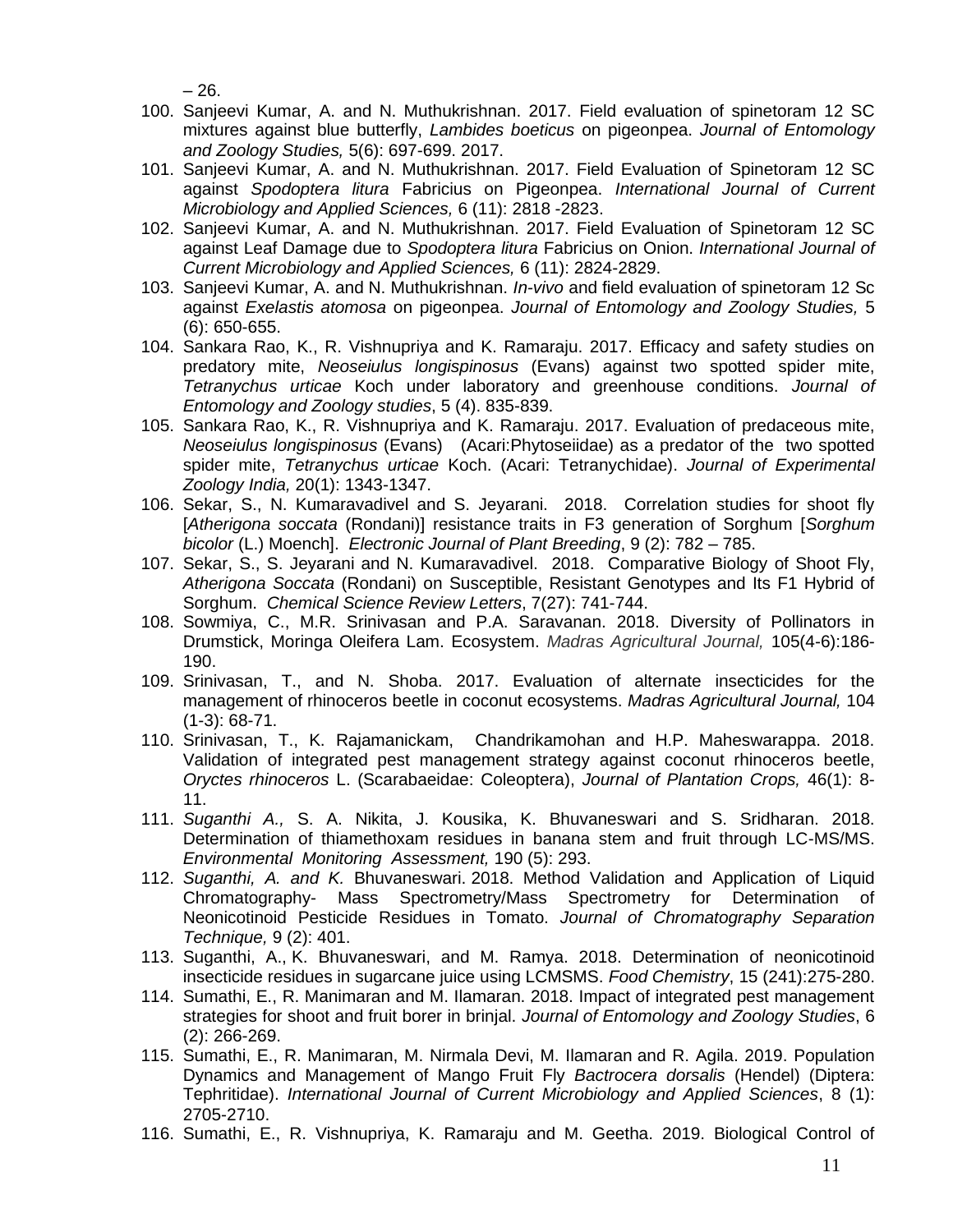Phytophagous Mites: A Review. *International Journal of Current Microbiology and Applied Sciences,* 8(1): 2153-2160.

- 117. Thaiyalnayagi, G., N. Muthukrishnan, Y.S. Edward, R. Umarani and T. Arumugam. 2019. [Ecologically-engineered seeds to enhance coccinellid and suppress aphid population in](https://www.researchgate.net/profile/Muthukrishnan_N2/publication/331401880_Ecologically-engineered_seeds_to_enhance_coccinellid_and_suppress_aphid_population_in_cabbage_ecosystem_-_2019/links/5cb6c120a6fdcc1d499a413d/Ecologically-engineered-seeds-to-enhance-coccinellid-and-suppress-aphid-population-in-cabbage-ecosystem-2019.pdf)  [cabbage ecosystem.](https://www.researchgate.net/profile/Muthukrishnan_N2/publication/331401880_Ecologically-engineered_seeds_to_enhance_coccinellid_and_suppress_aphid_population_in_cabbage_ecosystem_-_2019/links/5cb6c120a6fdcc1d499a413d/Ecologically-engineered-seeds-to-enhance-coccinellid-and-suppress-aphid-population-in-cabbage-ecosystem-2019.pdf) *International Journal of Farm Sciences,* 9 (1): 120-125.
- 118. Thanavendan, G. and J. S. Kennedy. 2017. Persistence, Relative efficacy and Phytotoxicity of *Lantana camera* var. *aculeate* Moldenke leaf extracts in hexane against *Plutella xylostella* (L.) in cruciferous vegetables. *International Journal of Current Microbiology and Applied Sciences,* 6 (6): 3201-3212. 5.38 127
- 119. Thanavendan, G., S. Jeyarani and J. S. Kennedy, 2017. Safety of selected botanical and synthetic insecticides against braconid parasitoids of vegetable ecosystems. *International Journal of Plant Protection*, 10 (1): 174-180.
- 120. Vijayalakshmi, G., N. Ganapathy and J.S. Kennedy. 2017. Incidence of Thrips and Groundnut bud Necrosis Virus in Groundnut (*Arachis hypogaea* L.). *Advances in Life Science,* 5(19): 8684-8686
- 121. Vijayalakshmi, G., N. Ganapathy and J.S. Kennedy. 2017. Influence of weather parameters on seasonal incidence of thrips and Groundnut bud necrosis virus (GBNV) in groundnut (*Arachis hypogea* L.). *Journal of Entomology and Zoology Studies*, 5(3): 107-110.
- 122. Vinothkumar, B., P.V. Shibani, R. Kaviya and J. Kowshika. 2018. Dissipation pattern of spiromesifen in/on brinjal fruits. *International Journal of Chemical Studies*, 6(3): 2485-2488.
- 123. Vinothkumar, B., R. Kaviya and P.V .Shibani. 2018. Dissipation pattern of Emamectin benzoate in/on brinjal fruits. *International Journal of Chemical Studies*, 6(3): 2630-2634
- 124. Vinothkumar, B., R. Shanmugapriya, S. Sangamithra and S. Kuttalam. 2017. Efficacy of clothianidin 50 WDG against termites in sugarcane. *Journal of Sugarcane Research*, 8 (1): 66-75
- 125. Vinothkumar, B., R. Shanmugapriya, S. Sangamithra and S. Kuttalam. 2017. Evaluation of F9252 (Bifenthrin 8% + Clothianidin 10% SC) against insect pests of sugarcane. *Journal of Sugarcane Research*, 7(2): 148 - 158
- 126. Vishnupriya, R., G. Umapathy, Sheela Venugopal and V. Manivannan. 2017. Phytochemical interaction between Coconut,*Cocos nucifera* L., and perianth mite, *Aceria guerreronis* Keifer. *Journal of Entomology and Zoology Studies*, 5(5): 791-794.
- 127. Visnupriya, M. and N. Muthukrishnan. 2017. Acute toxicity and field evaluation of spinetoram 12 SC against *Helicoverpa armigera* Hubner on tomato. *Journal of Entomology and Zoology Studies,* 5(5): 1608-1613.
- 128. Visnupriya, M. and N. Muthukrishnan. 2017. Acute, Persistence Toxicity and Field Evaluation of Spinetoram 12 SC against *Earias Vittella* Fabricius on Okra. *Chemical Science Review Letters,* 6(24): 2266-2272.
- 129. Visnupriya, M. and N. Muthukrishnan. 2017. Negative Cross Resistance of *Leucinodes orbonalis* Population of Brinjal to Newer Molecule Spinetoram 12 SC W/V (11.7 W/W). *International Journal of Current Microbiology and Applied Sciences*, 6 (12): 1790-1796.
- 130. Visnupriya, M. and N. Muthukrishnan. 2017. Negative cross resistance of *Helicoverpa armigera* Hubner on okra to green insecticide molecule spinetoram 12 SC W/V (11.7 W/W). *Journal of Entomology and Zoology Studies*, 5(6): 1578-1582.
- 131. Visnupriya, M. and N. Muthukrishnan. 2017. Persistence Toxicity and Field Evaluation of Green Insecticide Spinetoram 12 SC w/v (11.7% w/w) against *Helicoverpa armigera*  Hubner on Okra. *International Journal of Current Microbiology and Applied Sciences*, 6 (11): 2547-2555.
- 132. Visnupriya, M. and N. Muthukrishnan. 2017. Phytotonic and Phytotoxic Effect of Newer Insecticide Molecule Spinetoram 12 SC on Okra, Brinjal and Tomato. *Chemical Science Review Letters,* 6(24): 2242-2249.
- 133. Visnupriya, M. and N. Muthukrishnan. 2019. [In vivo and field evaluation of newer green](http://search.ebscohost.com/login.aspx?direct=true&profile=ehost&scope=site&authtype=crawler&jrnl=09704884&AN=135924340&h=81Ta4SyPudHKaUwG%2F7Unbnzx5KwsPwdMkrV1MBJIZHorjhBf%2B2JmDp%2BL1WFM5EOkVs%2FTEZAxEK14YDRtpO2I0Q%3D%3D&crl=c)  [insecticide spinetoram 12 SC against shoot and fruit borer,](http://search.ebscohost.com/login.aspx?direct=true&profile=ehost&scope=site&authtype=crawler&jrnl=09704884&AN=135924340&h=81Ta4SyPudHKaUwG%2F7Unbnzx5KwsPwdMkrV1MBJIZHorjhBf%2B2JmDp%2BL1WFM5EOkVs%2FTEZAxEK14YDRtpO2I0Q%3D%3D&crl=c) *Leucinodes orbonalis* Guenee [on brinjal.](http://search.ebscohost.com/login.aspx?direct=true&profile=ehost&scope=site&authtype=crawler&jrnl=09704884&AN=135924340&h=81Ta4SyPudHKaUwG%2F7Unbnzx5KwsPwdMkrV1MBJIZHorjhBf%2B2JmDp%2BL1WFM5EOkVs%2FTEZAxEK14YDRtpO2I0Q%3D%3D&crl=c) *Crop Research,* 54 (1&2): 46-52.
- 134. Visnupriya, M. and N. Muthukrishnan. 2019. [Persistent toxicity of newer molecule](https://www.researchgate.net/profile/Muthukrishnan_N2/publication/332465659_Persistent_toxicity_of_newer_molecule_spinetoram_12_SC_WV_117_WW_against_Helicoverpa_armigera_Hubner_and_Spodoptera_litura_Fabricius_on_tomato_-_2019/links/5cb6edb7299bf120976ad028/Persistent-toxicity-of-newer-molecule-spinetoram-12-SC-W-V-117-W-W-against-Helicoverpa-armigera-Hubner-and-Spodoptera-litura-Fabricius-on-tomato-2019.pdf)